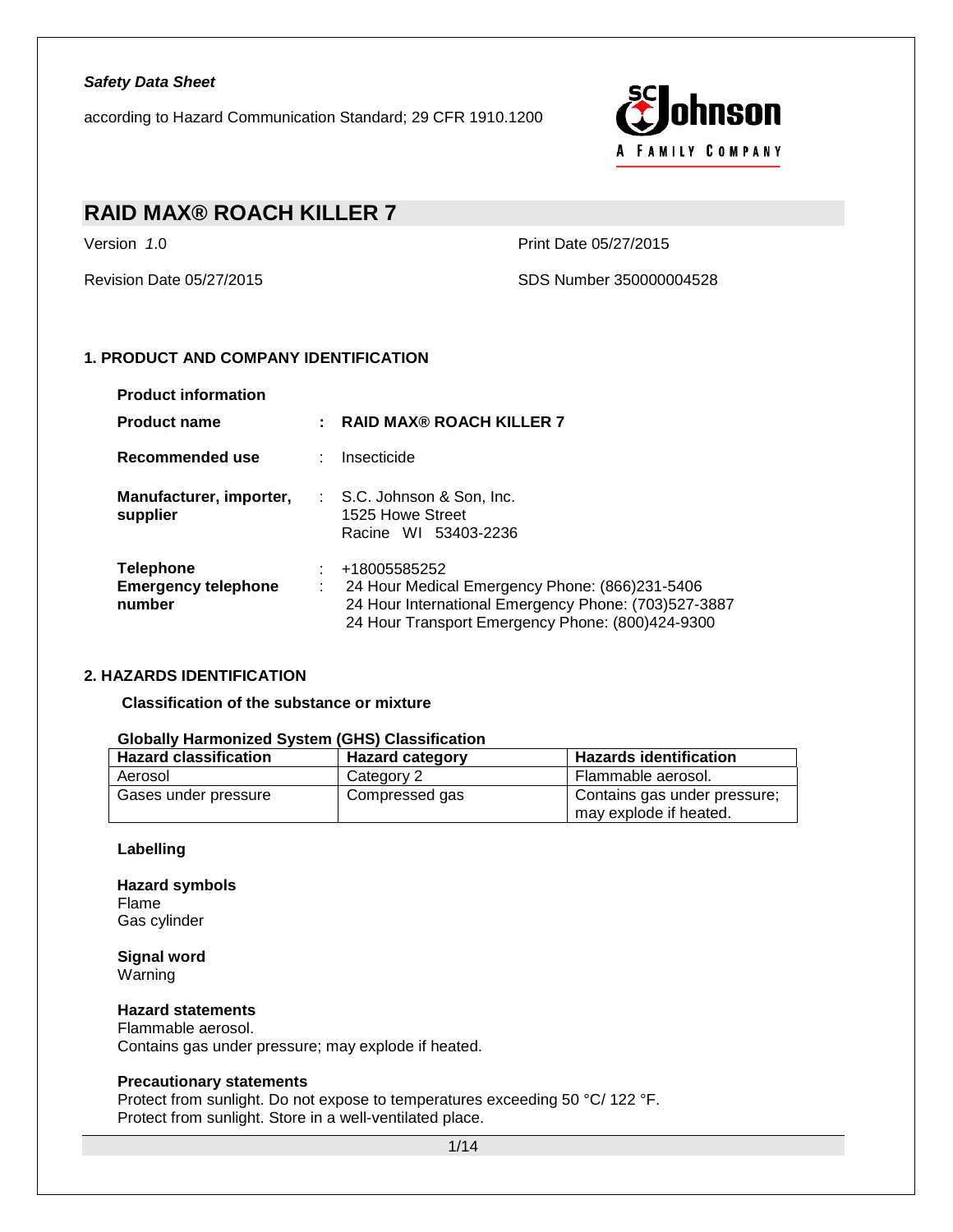according to Hazard Communication Standard; 29 CFR 1910.1200



# **RAID MAX® ROACH KILLER 7**

Version *1*.0 Print Date 05/27/2015

Revision Date 05/27/2015 SDS Number 350000004528

Keep away from heat/sparks/open flames/hot surfaces. - No smoking. Do not spray on an open flame or other ignition source. Do not pierce or burn, even after use.<br>Other hazards : None **Other hazards** : None identified

## **3. COMPOSITION/INFORMATION ON INGREDIENTS**

| <b>Chemical Name</b>                           | CAS-No.    | Weight percent  |
|------------------------------------------------|------------|-----------------|
| Distillates (petroleum), hydrotreated<br>light | 64742-47-8 | $10.00 - 30.00$ |
| Isobutane                                      | 75-28-5    | $5.00 - 10.00$  |
| Propane                                        | 74-98-6    | $1.00 - 5.00$   |
| Hydrocarbons, C9, aromatics                    | 64742-95-6 | $1.00 - 5.00$   |
| Imiprothrin                                    | 72963-72-5 | $0.10 - 1.00$   |
| Deltamethrin                                   | 52918-63-5 | $0.0001 - 0.10$ |

The specific chemical identity and/or exact percentage (concentration) of this composition has been withheld as a trade secret.

For additional information on product ingredients, see www.whatsinsidescjohnson.com.

## **4. FIRST AID MEASURES**

| Eye contact         | : No special requirements  |
|---------------------|----------------------------|
| <b>Skin contact</b> | : No special requirements  |
| <b>Inhalation</b>   | : No special requirements. |
| Ingestion           | : No special requirements  |

## **5. FIREFIGHTING MEASURES**

| Suitable extinguishing<br>media | Use water spray, alcohol-resistant foam, dry chemical or<br>carbon dioxide. |
|---------------------------------|-----------------------------------------------------------------------------|
| Specific hazards during         | Do not use a solid water stream as it may scatter and spread                |
|                                 | 2/14                                                                        |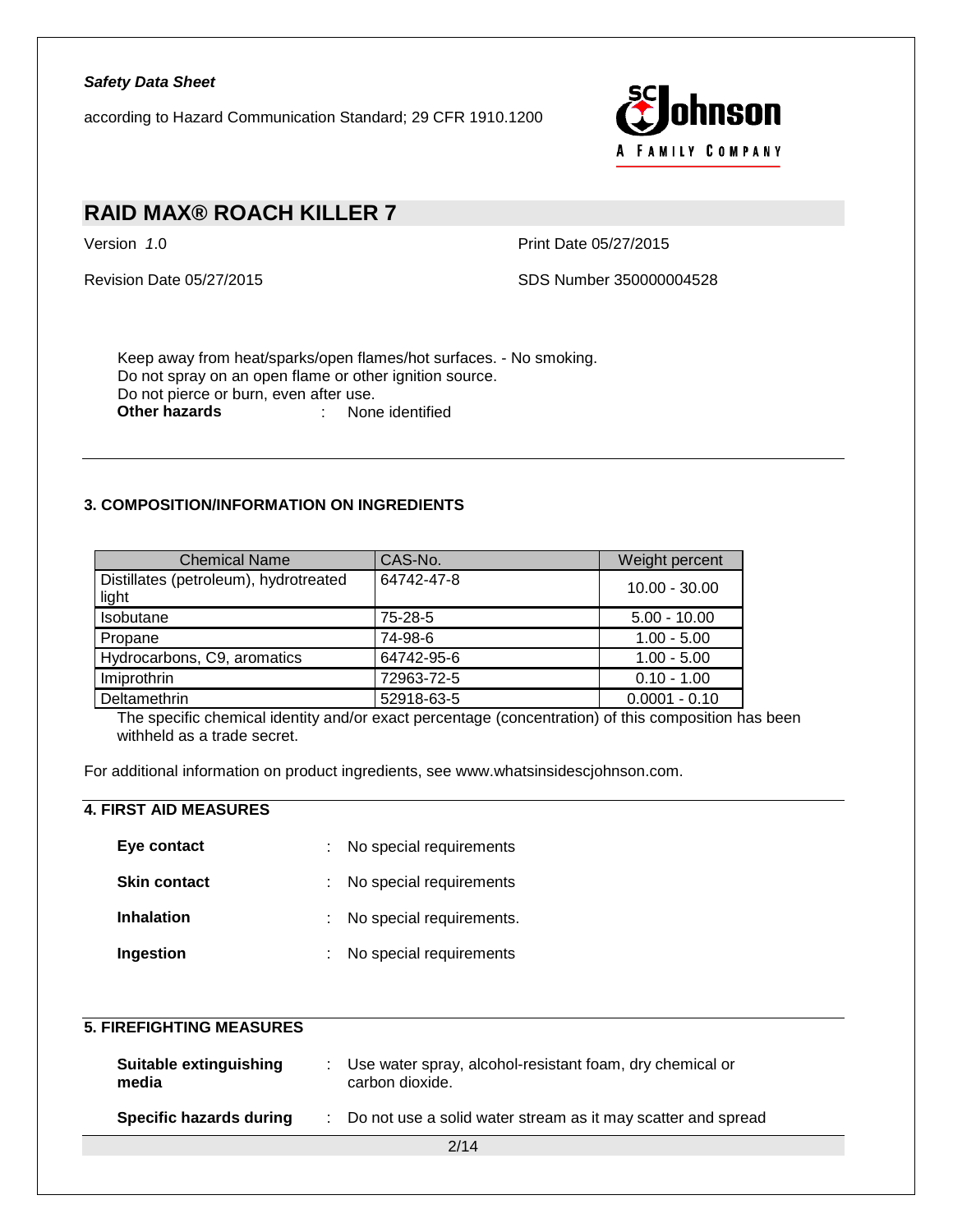according to Hazard Communication Standard; 29 CFR 1910.1200



| <b>RAID MAX® ROACH KILLER 7</b>                                    |                                                                                                                                                                                                                                                                                                                                                                      |  |  |
|--------------------------------------------------------------------|----------------------------------------------------------------------------------------------------------------------------------------------------------------------------------------------------------------------------------------------------------------------------------------------------------------------------------------------------------------------|--|--|
| Version 1.0                                                        | Print Date 05/27/2015                                                                                                                                                                                                                                                                                                                                                |  |  |
| Revision Date 05/27/2015                                           | SDS Number 350000004528                                                                                                                                                                                                                                                                                                                                              |  |  |
|                                                                    |                                                                                                                                                                                                                                                                                                                                                                      |  |  |
| firefighting                                                       | fire. Aerosol Product - Containers may rocket or explode in<br>heat of fire. Do not allow run-off from fire fighting to enter<br>drains or water courses.                                                                                                                                                                                                            |  |  |
| <b>Further information</b><br>÷                                    | Fight fire from maximum distance or protected area. Cool and<br>use caution when approaching or handling fire-exposed<br>containers. Wear full protective clothing and positive pressure<br>self-contained breathing apparatus. In case of fire and/or<br>explosion do not breathe fumes.                                                                            |  |  |
| <b>6. ACCIDENTAL RELEASE MEASURES</b>                              |                                                                                                                                                                                                                                                                                                                                                                      |  |  |
| <b>Personal precautions</b>                                        | Remove all sources of ignition.<br>Wear personal protective equipment.<br>Wash thoroughly after handling.                                                                                                                                                                                                                                                            |  |  |
| <b>Environmental</b><br>precautions                                | Do not flush into surface water or sanitary sewer system.<br>Use appropriate containment to avoid environmental<br>contamination.<br>Outside of normal use, avoid release to the environment.                                                                                                                                                                        |  |  |
| <b>Methods and materials</b><br>for containment and<br>cleaning up | If damage occurs to aerosol can:<br>Contain spillage, soak up with non-combustible absorbent<br>material, (e.g. sand, earth, diatomaceous earth, vermiculite)<br>and transfer to a container for disposal according to local /<br>national regulations (see section 13).<br>Use only non-sparking equipment.<br>Dike large spills.<br>Clean residue from spill site. |  |  |
| 7. HANDLING AND STORAGE                                            |                                                                                                                                                                                                                                                                                                                                                                      |  |  |
| <b>Handling</b>                                                    |                                                                                                                                                                                                                                                                                                                                                                      |  |  |
| <b>Precautions for safe</b><br>handling                            | Avoid contact with skin, eyes and clothing.<br>Do not enter places where used or stored until adequately<br>ventilated.<br>For personal protection see section 8.<br>Use only as directed.<br>KEEP OUT OF REACH OF CHILDREN AND PETS.<br>Pressurized container.                                                                                                      |  |  |
|                                                                    | 3/14                                                                                                                                                                                                                                                                                                                                                                 |  |  |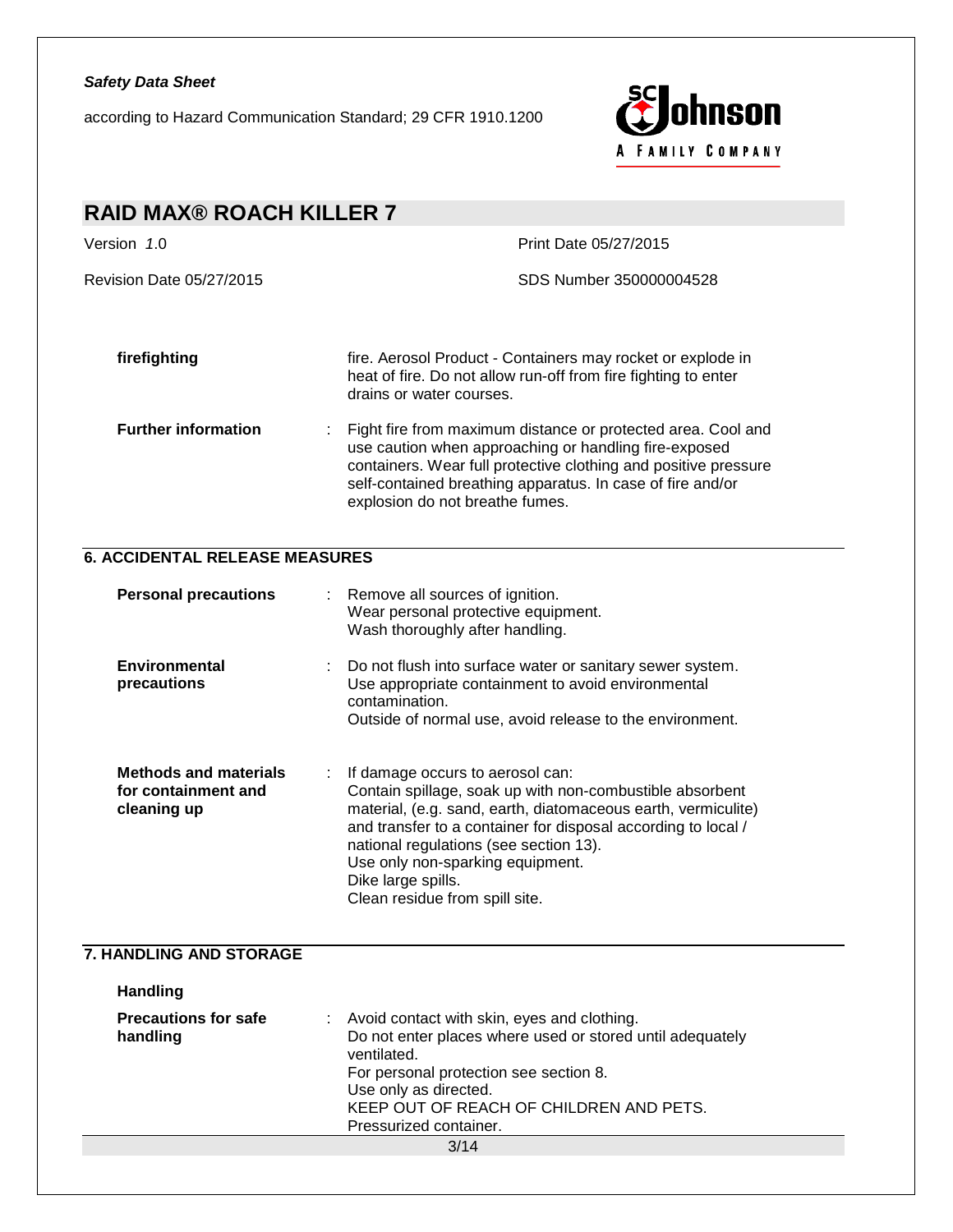according to Hazard Communication Standard; 29 CFR 1910.1200



## **RAID MAX® ROACH KILLER 7** Version *1*.0 Print Date 05/27/2015 Revision Date 05/27/2015 SDS Number 350000004528 Do not pierce or burn, even after use. **Advice on protection against fire and explosion** : Keep away from sources of ignition - No smoking. Do not spray on an open flame or other ignition source. **Storage Requirements for storage** : Protect from sunlight. Do not expose to temperatures **areas and containers** exceeding 50 °C/ 122 °F. Keep away from food, drink and animal feedingstuffs. Keep in a dry, cool and well-ventilated place. Protect from sunlight. Store in a well-ventilated place.

## **8. EXPOSURE CONTROLS/PERSONAL PROTECTION**

#### **Occupational Exposure Limits**

| Components                                               | CAS-No.    | mg/m3       | ppm       | Non-<br>standard<br>units | <b>Basis</b>                |
|----------------------------------------------------------|------------|-------------|-----------|---------------------------|-----------------------------|
| <b>Distillates</b><br>(petroleum),<br>hydrotreated light | 64742-47-8 | 1,200 mg/m3 | 152 ppm   |                           | <b>SUPPLIER</b>             |
| Isobutane                                                | 75-28-5    |             | 1,000 ppm |                           | <b>ACGIH</b><br><b>STEL</b> |
| Propane                                                  | 74-98-6    |             | 1,000 ppm |                           | <b>ACGIH</b><br><b>TWA</b>  |
| Propane                                                  | 74-98-6    | 1,800 mg/m3 | 1,000 ppm |                           | <b>OSHA TWA</b>             |

#### **Personal protective equipment**

| <b>Respiratory protection</b> | Do not spray in enclosed areas. |
|-------------------------------|---------------------------------|
| <b>Hand protection</b>        | No special requirements.        |
| Eye protection                | No special requirements.        |
| Skin and body protection      | No special requirements.        |

4/14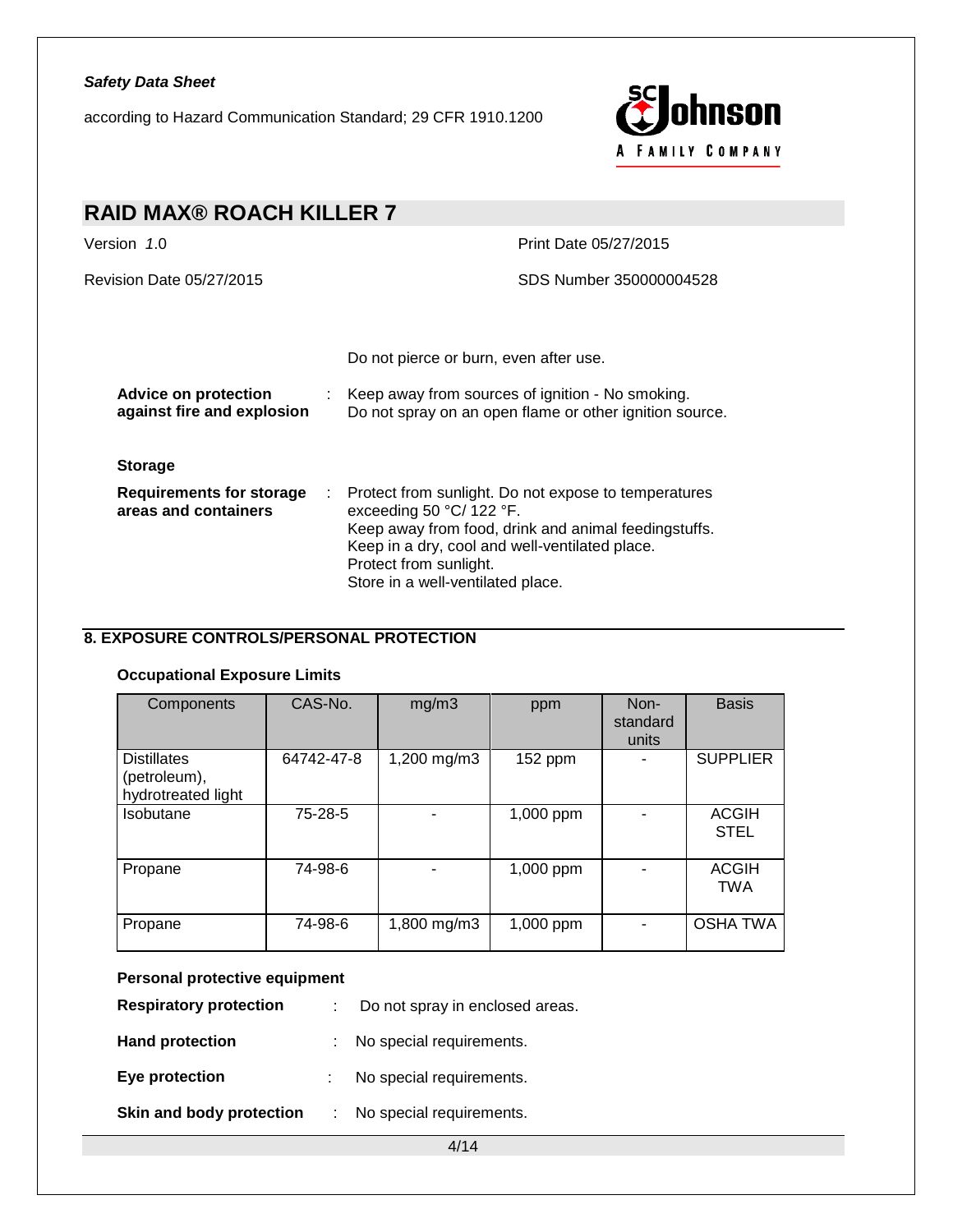according to Hazard Communication Standard; 29 CFR 1910.1200



| <b>RAID MAX® ROACH KILLER 7</b>                        |                                                                                                                                           |  |  |  |
|--------------------------------------------------------|-------------------------------------------------------------------------------------------------------------------------------------------|--|--|--|
| Version 1.0                                            | Print Date 05/27/2015                                                                                                                     |  |  |  |
| Revision Date 05/27/2015                               | SDS Number 350000004528                                                                                                                   |  |  |  |
| <b>Hygiene measures</b>                                | Handle in accordance with good industrial hygiene and safety<br>$\mathcal{L}_{\mathrm{max}}$<br>practice. Wash thoroughly after handling. |  |  |  |
| 9. PHYSICAL AND CHEMICAL PROPERTIES                    |                                                                                                                                           |  |  |  |
| Form                                                   | aerosol                                                                                                                                   |  |  |  |
| Color                                                  | opaque                                                                                                                                    |  |  |  |
| Odor                                                   | solvent-like                                                                                                                              |  |  |  |
| <b>Odour Threshold</b>                                 |                                                                                                                                           |  |  |  |
| рH                                                     | Not applicable                                                                                                                            |  |  |  |
| Melting point/freezing point : No data available       |                                                                                                                                           |  |  |  |
| Initial boiling point and<br>boiling range             | : No data available                                                                                                                       |  |  |  |
| <b>Flash point</b>                                     | $: < -7$ °C<br>< 19.4 °F<br>Method: Tag Closed Cup (TCC)<br>Propellant                                                                    |  |  |  |
| <b>Evaporation rate</b>                                | : No data available                                                                                                                       |  |  |  |
| <b>Flammability (solid, gas)</b><br>÷                  |                                                                                                                                           |  |  |  |
| <b>Upper/lower flammability or</b><br>explosive limits | No data available<br>÷.                                                                                                                   |  |  |  |
| Vapour pressure                                        | : No data available                                                                                                                       |  |  |  |
| <b>Vapour density</b>                                  |                                                                                                                                           |  |  |  |
|                                                        | 5/14                                                                                                                                      |  |  |  |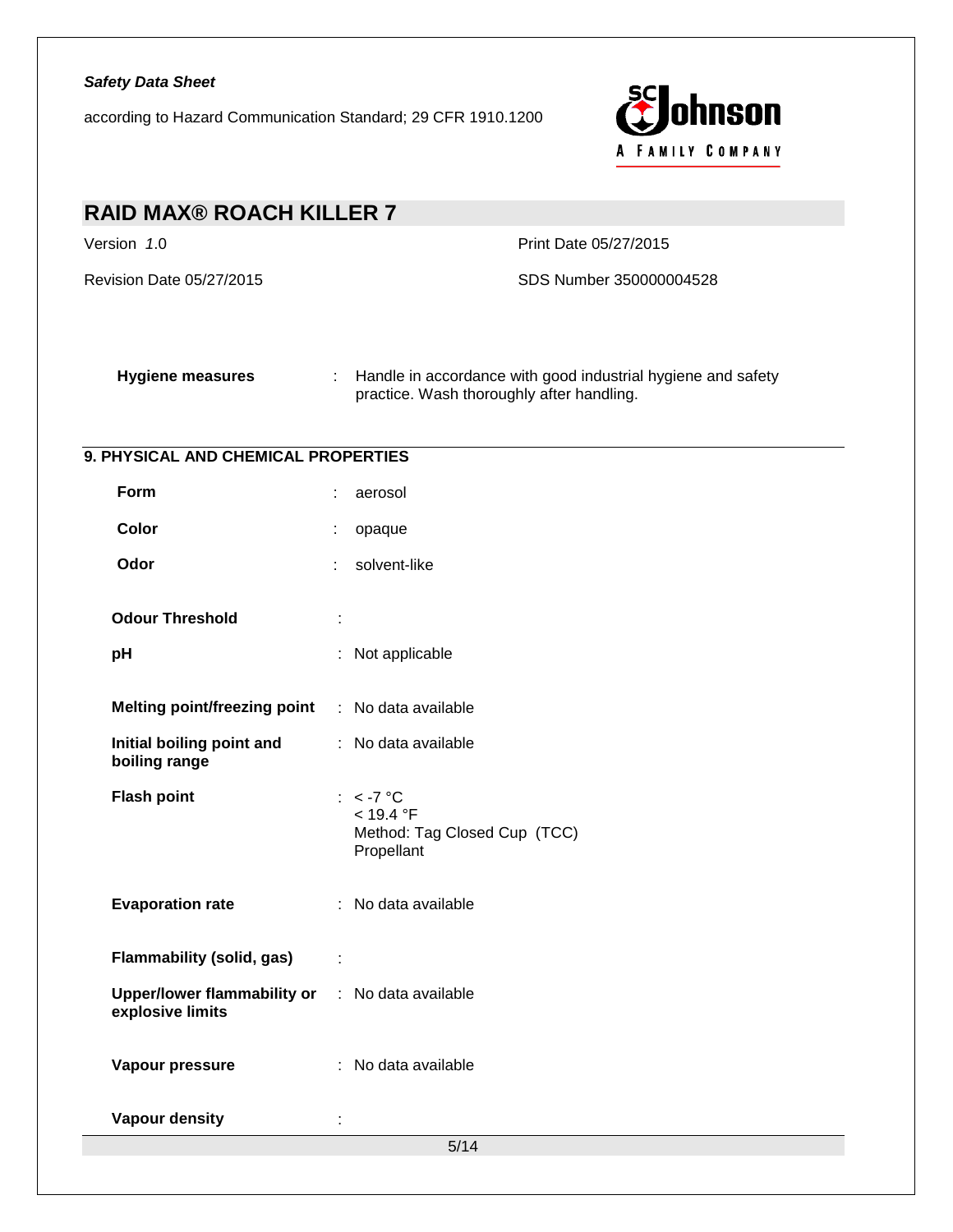according to Hazard Communication Standard; 29 CFR 1910.1200



| <b>RAID MAX® ROACH KILLER 7</b>                                   |                                                                                                                                                                                                                                                                                                                                                                                                                                                                                                                                                     |
|-------------------------------------------------------------------|-----------------------------------------------------------------------------------------------------------------------------------------------------------------------------------------------------------------------------------------------------------------------------------------------------------------------------------------------------------------------------------------------------------------------------------------------------------------------------------------------------------------------------------------------------|
| Version 1.0                                                       | Print Date 05/27/2015                                                                                                                                                                                                                                                                                                                                                                                                                                                                                                                               |
| Revision Date 05/27/2015                                          | SDS Number 350000004528                                                                                                                                                                                                                                                                                                                                                                                                                                                                                                                             |
| <b>Relative density</b>                                           | : $0.92$ g/cm3                                                                                                                                                                                                                                                                                                                                                                                                                                                                                                                                      |
| Solubility(ies)                                                   | : negligible                                                                                                                                                                                                                                                                                                                                                                                                                                                                                                                                        |
| Partition coefficient: n-<br>octanol/water                        | : No data available                                                                                                                                                                                                                                                                                                                                                                                                                                                                                                                                 |
| <b>Auto-ignition temperature</b>                                  | : No data available                                                                                                                                                                                                                                                                                                                                                                                                                                                                                                                                 |
| Decomposition temperature :                                       |                                                                                                                                                                                                                                                                                                                                                                                                                                                                                                                                                     |
| Viscosity, dynamic                                                | : Not applicable                                                                                                                                                                                                                                                                                                                                                                                                                                                                                                                                    |
| <b>Viscosity, kinematic</b>                                       |                                                                                                                                                                                                                                                                                                                                                                                                                                                                                                                                                     |
| <b>Oxidizing properties</b>                                       | ÷                                                                                                                                                                                                                                                                                                                                                                                                                                                                                                                                                   |
| <b>Volatile Organic</b><br><b>Compounds</b><br>Total VOC (wt. %)* | $\mathcal{I}^{\mathcal{I}^{\mathcal{I}^{\mathcal{I}^{\mathcal{I}^{\mathcal{I}^{\mathcal{I}^{\mathcal{I}^{\mathcal{I}^{\mathcal{I}^{\mathcal{I}^{\mathcal{I}^{\mathcal{I}^{\mathcal{I}^{\mathcal{I}^{\mathcal{I}^{\mathcal{I}^{\mathcal{I}^{\mathcal{I}^{\mathcal{I}^{\mathcal{I}^{\mathcal{I}^{\mathcal{I}^{\mathcal{I}^{\mathcal{I}^{\mathcal{I}^{\mathcal{I}^{\mathcal{I}^{\mathcal{I}^{\mathcal{I}^{\mathcal{I}^{\mathcal$<br>12.5 %<br>- additional exemptions may apply<br>*as defined by US Federal and State Consumer Product<br>Regulations |
| <b>Other information</b>                                          | : None identified                                                                                                                                                                                                                                                                                                                                                                                                                                                                                                                                   |
| <b>10. STABILITY AND REACTIVITY</b>                               |                                                                                                                                                                                                                                                                                                                                                                                                                                                                                                                                                     |
| <b>Possibility of hazardous</b><br>reactions                      | : Stable under recommended storage conditions.                                                                                                                                                                                                                                                                                                                                                                                                                                                                                                      |
| <b>Conditions to avoid</b>                                        | : Heat, flames and sparks.                                                                                                                                                                                                                                                                                                                                                                                                                                                                                                                          |
| Incompatible materials                                            | : Strong oxidizing agents                                                                                                                                                                                                                                                                                                                                                                                                                                                                                                                           |
| <b>Hazardous decomposition</b><br>products                        | : Thermal decomposition can lead to release of irritating gases<br>and vapours.                                                                                                                                                                                                                                                                                                                                                                                                                                                                     |
|                                                                   | 6/14                                                                                                                                                                                                                                                                                                                                                                                                                                                                                                                                                |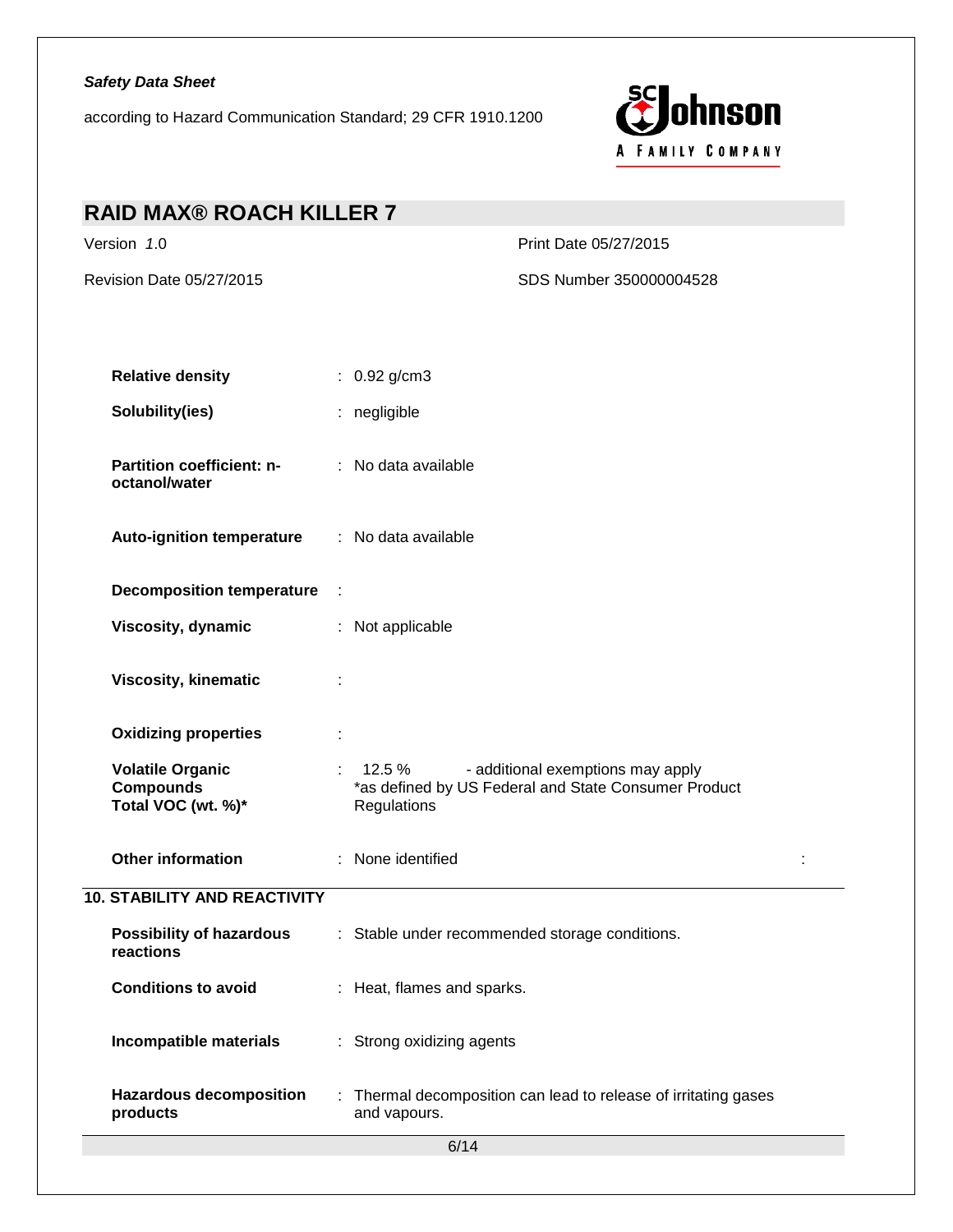according to Hazard Communication Standard; 29 CFR 1910.1200



# **RAID MAX® ROACH KILLER 7**

Version *1*.0 Print Date 05/27/2015

Revision Date 05/27/2015 SDS Number 350000004528

## **11. TOXICOLOGICAL INFORMATION**

| <b>Emergency Overview</b>        | Warning                            |
|----------------------------------|------------------------------------|
| <b>Acute oral toxicity</b>       | LD50<br>estimated<br>> 5,000 mg/kg |
| <b>Acute inhalation toxicity</b> | LC50<br>estimated<br>$> 2$ mg/l    |
| <b>Acute dermal toxicity</b>     | LD50<br>estimated<br>> 5,000 mg/kg |

| <b>GHS Properties</b>                | <b>Classification</b>      | <b>Routes of entry</b>     |
|--------------------------------------|----------------------------|----------------------------|
| Acute toxicity                       | No classification proposed | Oral                       |
| Acute toxicity                       | No classification proposed | Dermal                     |
| Acute toxicity                       | No classification proposed | Inhalation - Dust and Mist |
| Acute toxicity                       | No classification proposed | Inhalation - Vapour        |
| Acute toxicity                       | No classification proposed | Inhalation - Gas           |
| Skin corrosion/irritation            | No classification proposed |                            |
| Serious eye<br>damage/eye irritation | No classification proposed |                            |
| Skin sensitisation                   | No classification proposed |                            |
| Respiratory<br>sensitisation         | No classification proposed |                            |
| Germ cell mutagenicity               | No classification proposed |                            |
| Carcinogenicity                      | No classification proposed |                            |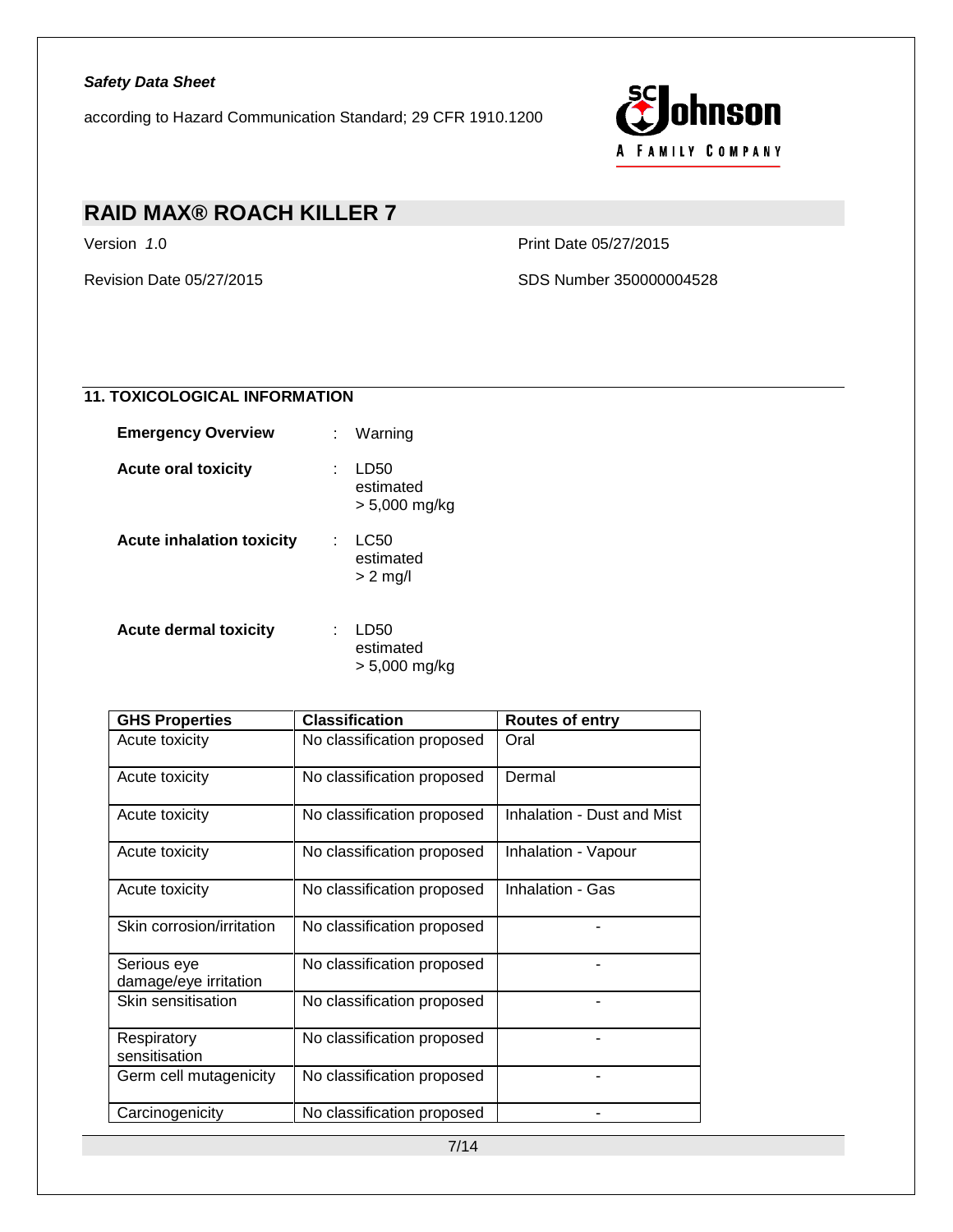according to Hazard Communication Standard; 29 CFR 1910.1200



## **RAID MAX® ROACH KILLER 7**

Version *1*.0 Print Date 05/27/2015

Revision Date 05/27/2015 SDS Number 350000004528

| Reproductive toxicity                                    | No classification proposed |  |
|----------------------------------------------------------|----------------------------|--|
| Specific target organ<br>toxicity - single<br>exposure   | No classification proposed |  |
| Specific target organ<br>toxicity - repeated<br>exposure | No classification proposed |  |
| Aspiration hazard                                        | No classification proposed |  |

**Aggravated Medical Condition** : None known.

## **12. ECOLOGICAL INFORMATION**

**Product :** The product itself has not been tested.

#### **Toxicity**

The ingredients in this formula have been reviewed and no adverse impact to the environment is expected when used according to label directions.

#### **Toxicity to fish**

| <b>Components</b>                              | <b>End point</b>    | <b>Species</b>                         | Value       | <b>Exposure</b><br>time |
|------------------------------------------------|---------------------|----------------------------------------|-------------|-------------------------|
| Distillates (petroleum),<br>hydrotreated light | static test<br>LC50 | Lepomis macrochirus                    | $2.2$ mg/l  | 96 h                    |
| <b>Isobutane</b>                               | <b>LC50</b>         | Fish                                   | 27.98 mg/l  | 96 h                    |
| Propane                                        | <b>LC50</b>         | Fish                                   | 27.98 mg/l  | 96 h                    |
| Hydrocarbons, C9, aromatics                    | <b>LC50</b>         | Oncorhynchus mykiss<br>(rainbow trout) | $9.22$ mg/l | 96 h                    |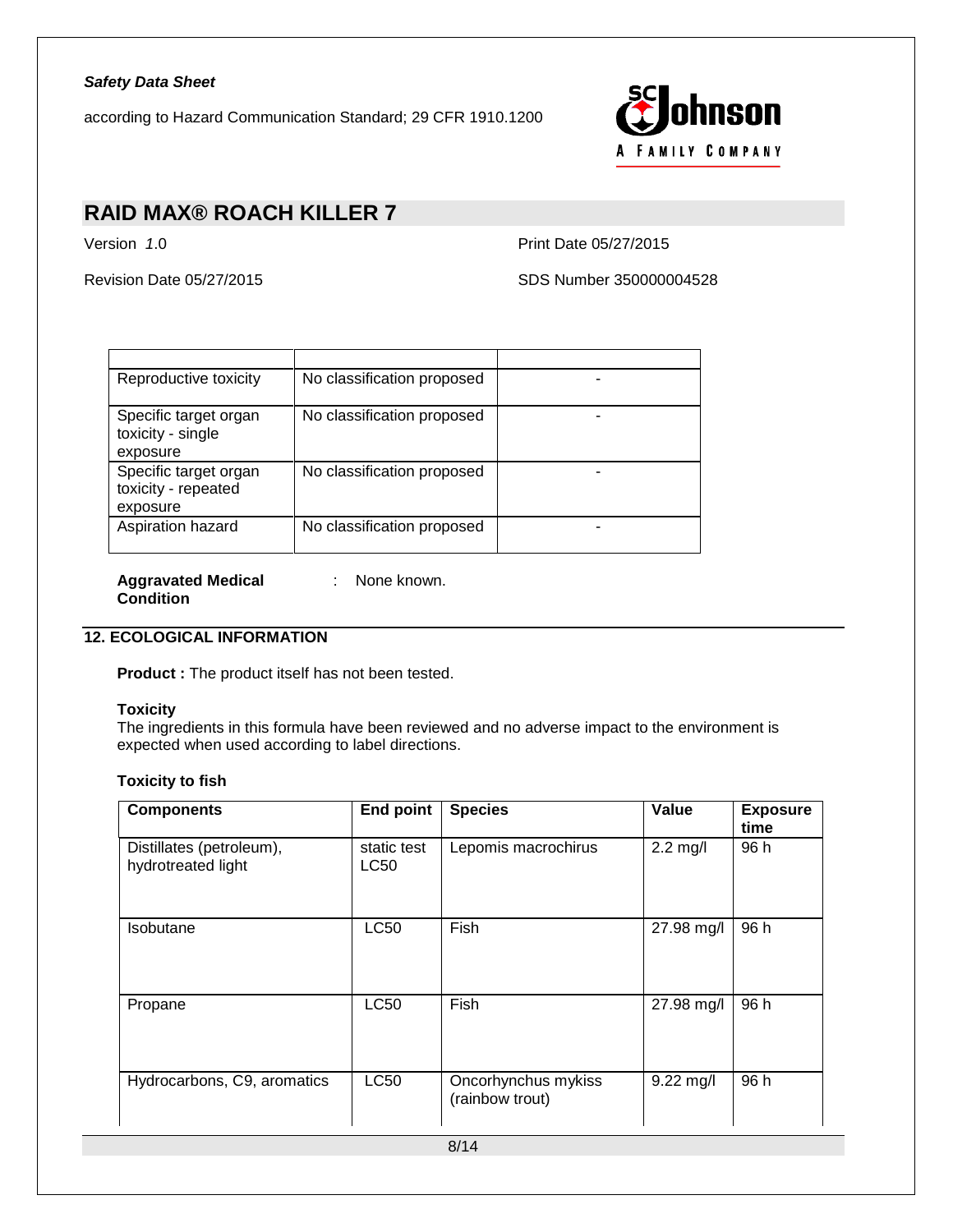according to Hazard Communication Standard; 29 CFR 1910.1200



# **RAID MAX® ROACH KILLER 7**

Version *1*.0 Print Date 05/27/2015

Revision Date 05/27/2015 SDS Number 350000004528

| Imiprothrin  | <b>LC50</b> | Oncorhynchus mykiss<br>(rainbow trout) | $0.038$ mg/l     | 96 h |
|--------------|-------------|----------------------------------------|------------------|------|
| Deltamethrin | <b>LC50</b> | Oncorhynchus mykiss<br>(rainbow trout) | 0.00026<br>mg/l  | 96 h |
|              | <b>NOEC</b> |                                        | 0.000017<br>mg/l | 260d |

#### **Toxicity to aquatic invertebrates**

| <b>Components</b>                              | <b>End point</b>     | <b>Species</b>                            | Value             | <b>Exposure</b><br>time |
|------------------------------------------------|----------------------|-------------------------------------------|-------------------|-------------------------|
| Distillates (petroleum),<br>hydrotreated light | No data<br>available |                                           |                   |                         |
| Isobutane                                      | <b>LC50</b>          | Daphnid                                   | 16.33 mg/l        | 48 h                    |
| Propane                                        | <b>LC50</b>          | Daphnid                                   | 14.22 mg/l        | 48 h                    |
| Hydrocarbons, C9, aromatics                    | <b>EC50</b>          | Daphnia magna (Water<br>flea)             | $3.2$ mg/l        | 48 h                    |
| Imiprothrin                                    | <b>EC50</b>          | Daphnia magna (Water<br>flea)             | $0.051$ mg/l      | 48 h                    |
| Deltamethrin                                   | <b>LC50</b>          | Gammarus fasciatus<br>(freshwater shrimp) | > 0.00001<br>mg/l | 96 h                    |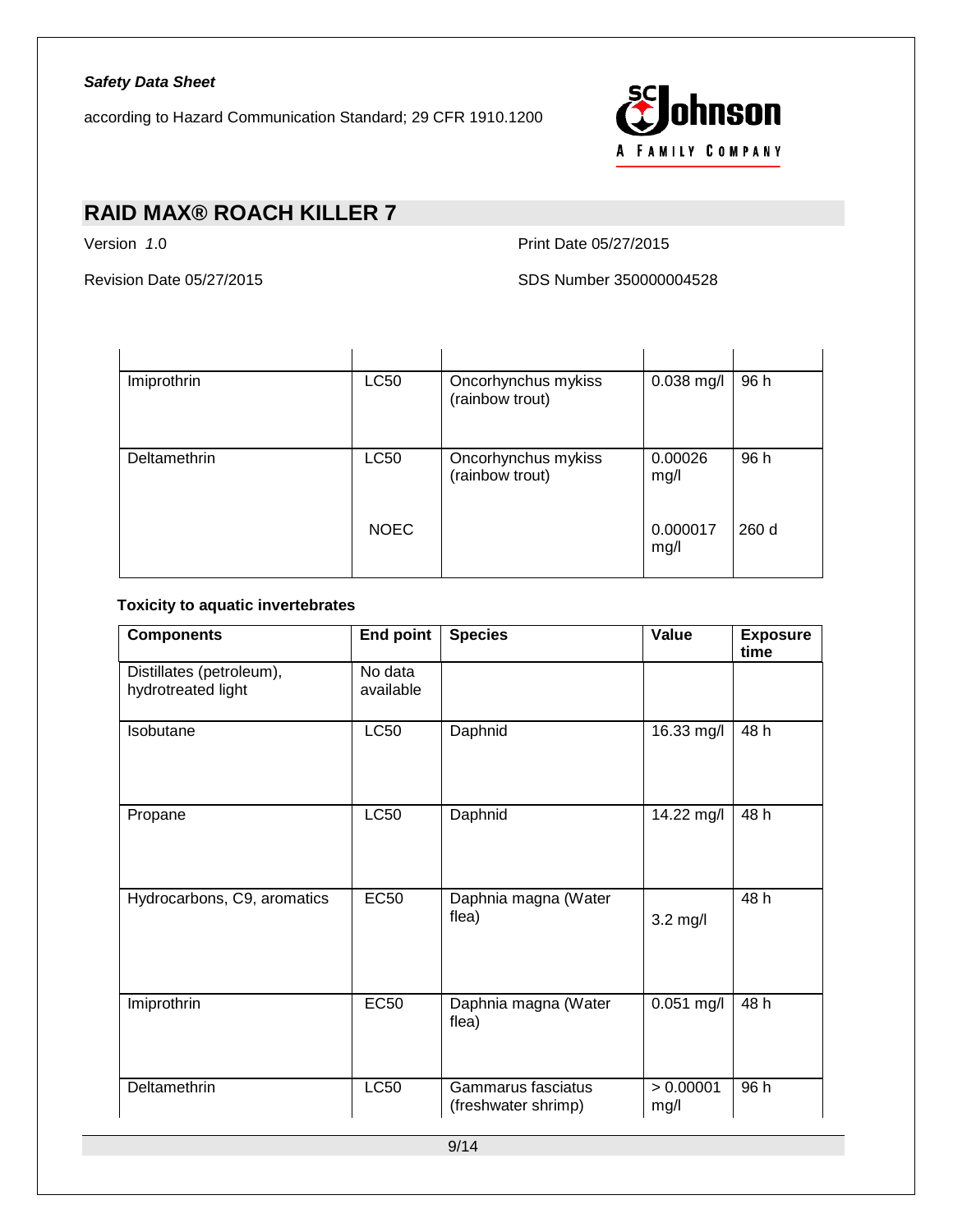according to Hazard Communication Standard; 29 CFR 1910.1200



# **RAID MAX® ROACH KILLER 7**

Version *1*.0 Print Date 05/27/2015

Revision Date 05/27/2015 SDS Number 350000004528

|  | <b>NOEC</b> | Daphnia magna (Water<br>flea) | 0.000004<br>mg/l | 21 d |
|--|-------------|-------------------------------|------------------|------|
|--|-------------|-------------------------------|------------------|------|

### **Toxicity to aquatic plants**

| <b>Components</b>                              | <b>End point</b>     | <b>Species</b>                                   | Value          | <b>Exposure</b><br>time |
|------------------------------------------------|----------------------|--------------------------------------------------|----------------|-------------------------|
| Distillates (petroleum),<br>hydrotreated light | No data<br>available |                                                  |                |                         |
| Isobutane                                      | EC50                 | Green algea                                      | 8.57 mg/l      | 96 h                    |
| Propane                                        | No data<br>available |                                                  |                |                         |
| Hydrocarbons, C9, aromatics                    | ErC <sub>50</sub>    | Pseudokirchneriella<br>subcapitata (green algae) | $2.9$ mg/l     | 72 h                    |
| Imiprothrin                                    | <b>NOEC</b>          | Pseudokirchneriella<br>subcapitata (green algae) | $1.3$ mg/l     | 72 h                    |
| Deltamethrin                                   | ErC <sub>50</sub>    | Chlorella vulgaris (Fresh<br>water algae)        | > 0.47<br>mg/l | 96 h                    |

## **Persistence and degradability**

| <b>Component</b>                               | <b>Biodegradation</b> | <b>Exposure</b><br>time | <b>Summary</b>                |
|------------------------------------------------|-----------------------|-------------------------|-------------------------------|
| Distillates (petroleum),<br>hydrotreated light | No data available     |                         |                               |
| Isobutane                                      | 70%                   | < 10d                   | Readily biodegradable         |
| Propane                                        | 70 %                  | < 10d                   | Readily biodegradable         |
| Hydrocarbons, C9, aromatics                    | 78 %                  | 28d                     | Readily biodegradable         |
| Imiprothrin                                    | 58 %                  | 28 d                    | Not readily<br>biodegradable. |
| Deltamethrin                                   | No data available     |                         | Not readily<br>biodegradable. |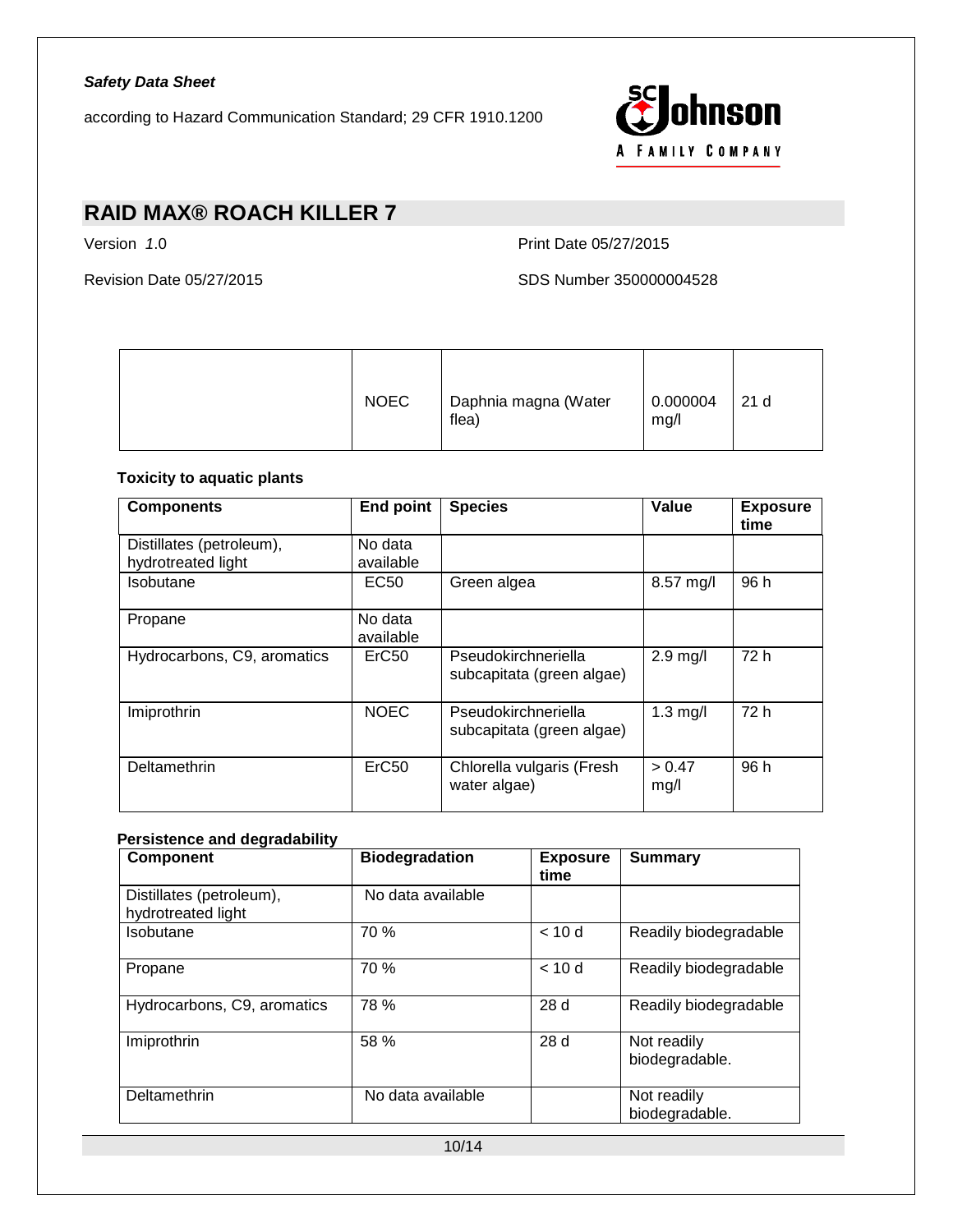according to Hazard Communication Standard; 29 CFR 1910.1200



# **RAID MAX® ROACH KILLER 7**

Version *1*.0 Print Date 05/27/2015

Revision Date 05/27/2015 SDS Number 350000004528

#### **Bioaccumulative potential**

| <b>Component</b>                               | <b>Bioconcentration</b><br>factor (BCF) | <b>Partition Coefficient n-</b><br>Octanol/water (log) |
|------------------------------------------------|-----------------------------------------|--------------------------------------------------------|
| Distillates (petroleum),<br>hydrotreated light | $61 - 159$                              | No data available                                      |
| <b>Isobutane</b>                               | $1.57 - 1.97$                           | 2.8                                                    |
| Propane                                        | No data available                       | 2.36                                                   |
| Hydrocarbons, C9, aromatics                    | No data available                       | No data available                                      |
| Imiprothrin                                    | 58.2 Calculated                         | 2.9                                                    |
| Deltamethrin                                   | 1,400 Measured                          | 4.6                                                    |

#### **Mobility**

| <b>Component</b>                               | <b>End point</b>  | Value            |
|------------------------------------------------|-------------------|------------------|
| Distillates (petroleum),<br>hydrotreated light | No data available |                  |
| <b>Isobutane</b>                               | No data available |                  |
| Propane                                        | No data available |                  |
| Hydrocarbons, C9, aromatics                    | log Koc           | $> 1.783 - 2.36$ |
| Imiprothrin                                    | Koc               | 268              |
| Deltamethrin                                   | Koc               | 204000 - 577000  |

#### **PBT and vPvB assessment**

| <b>Component</b>                               | <b>Results</b>                       |  |
|------------------------------------------------|--------------------------------------|--|
| Distillates (petroleum),<br>hydrotreated light | Not fulfilling PBT and vPvB criteria |  |
| Isobutane                                      | Not fulfilling PBT and vPvB criteria |  |
| Propane                                        | Not fulfilling PBT and vPvB criteria |  |
| Hydrocarbons, C9, aromatics                    | Not fulfilling PBT and vPvB criteria |  |
| Imiprothrin                                    | Not fulfilling PBT and vPvB criteria |  |
| 11/14                                          |                                      |  |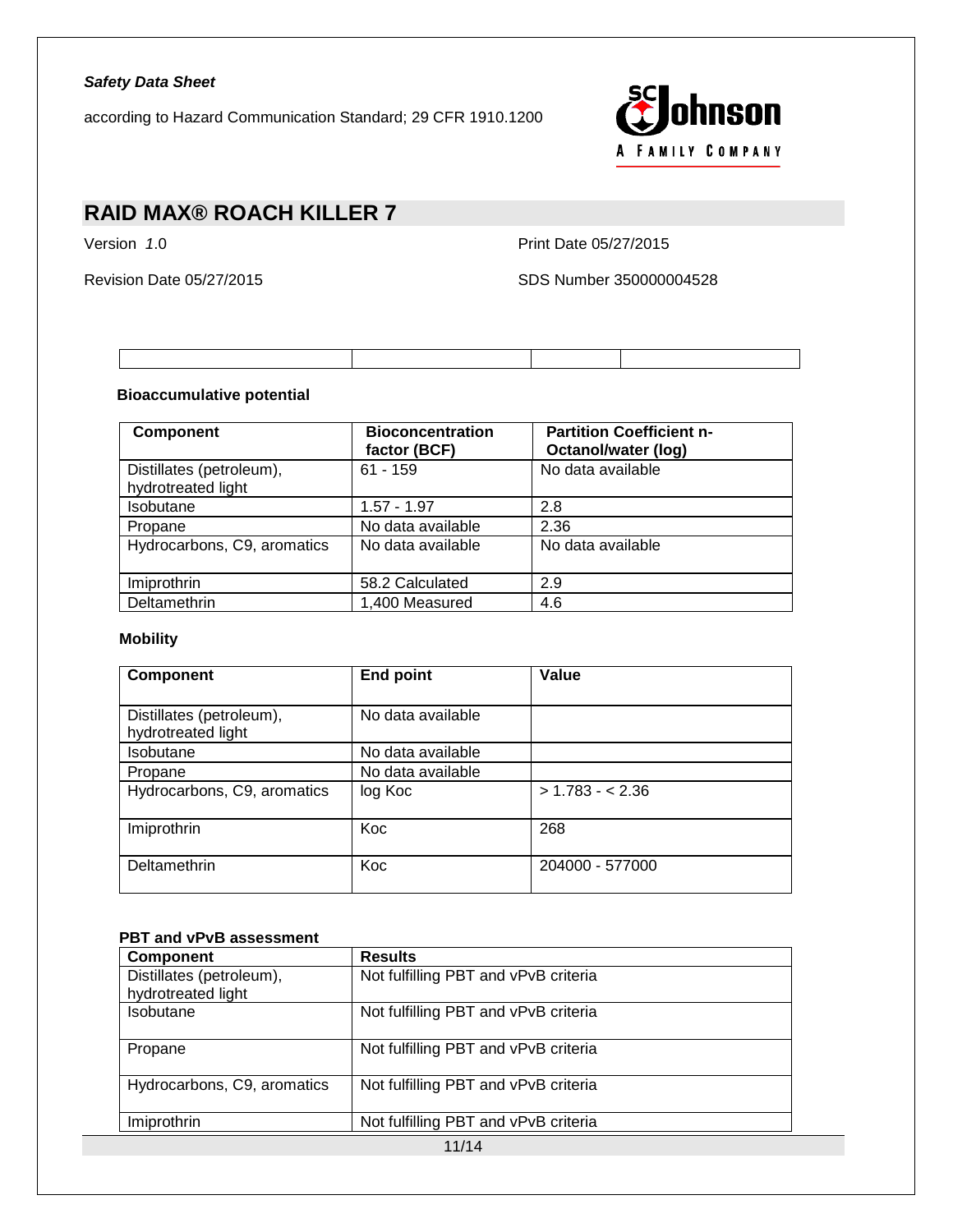according to Hazard Communication Standard; 29 CFR 1910.1200



# **RAID MAX® ROACH KILLER 7**

Version *1*.0 Print Date 05/27/2015

Revision Date 05/27/2015 SDS Number 350000004528

| Deltamethrin | Not fulfilling PBT and vPvB criteria |
|--------------|--------------------------------------|
|              |                                      |

**Other adverse effects :** No data available

## **13. DISPOSAL CONSIDERATIONS**

PESTICIDAL WASTE: For disposal information, please read and follow Disposal instructions on the pesticide label. Consumer may discard empty container in trash, or recycle where facilities exist.

## **14. TRANSPORT INFORMATION**

Please refer to the Bill of Lading/receiving documents for up-to-date shipping information.

|                         | <b>Land transport</b> | Sea transport      | Air transport         |
|-------------------------|-----------------------|--------------------|-----------------------|
| <b>UN number</b>        | 1950                  | 1950               | 1950                  |
| UN proper               | AEROSOLS,             | AEROSOLS,          | AEROSOLS,             |
| shipping name           | Flammable, 2.1        | Flammable, 2.1     | Flammable, 2.1        |
| <b>Transport hazard</b> | 2.1                   | 2                  | 2.1                   |
| class(es)               |                       |                    |                       |
| <b>Packing group</b>    |                       |                    |                       |
|                         |                       |                    |                       |
| <b>Environmental</b>    |                       |                    |                       |
| hazards                 |                       |                    |                       |
| <b>Special</b>          | Limited quantities    | Limited quantities | Limited quantities    |
| precautions for         | derogation may be     | derogation may be  | derogation may be     |
| user                    | applicable to this    | applicable to this | applicable to this    |
|                         | product, please check | product, please    | product, please check |
|                         | transport documents.  | check transport    | transport documents.  |
|                         |                       | documents.         |                       |

## **15. REGULATORY INFORMATION**

#### **FIFRA Labeling**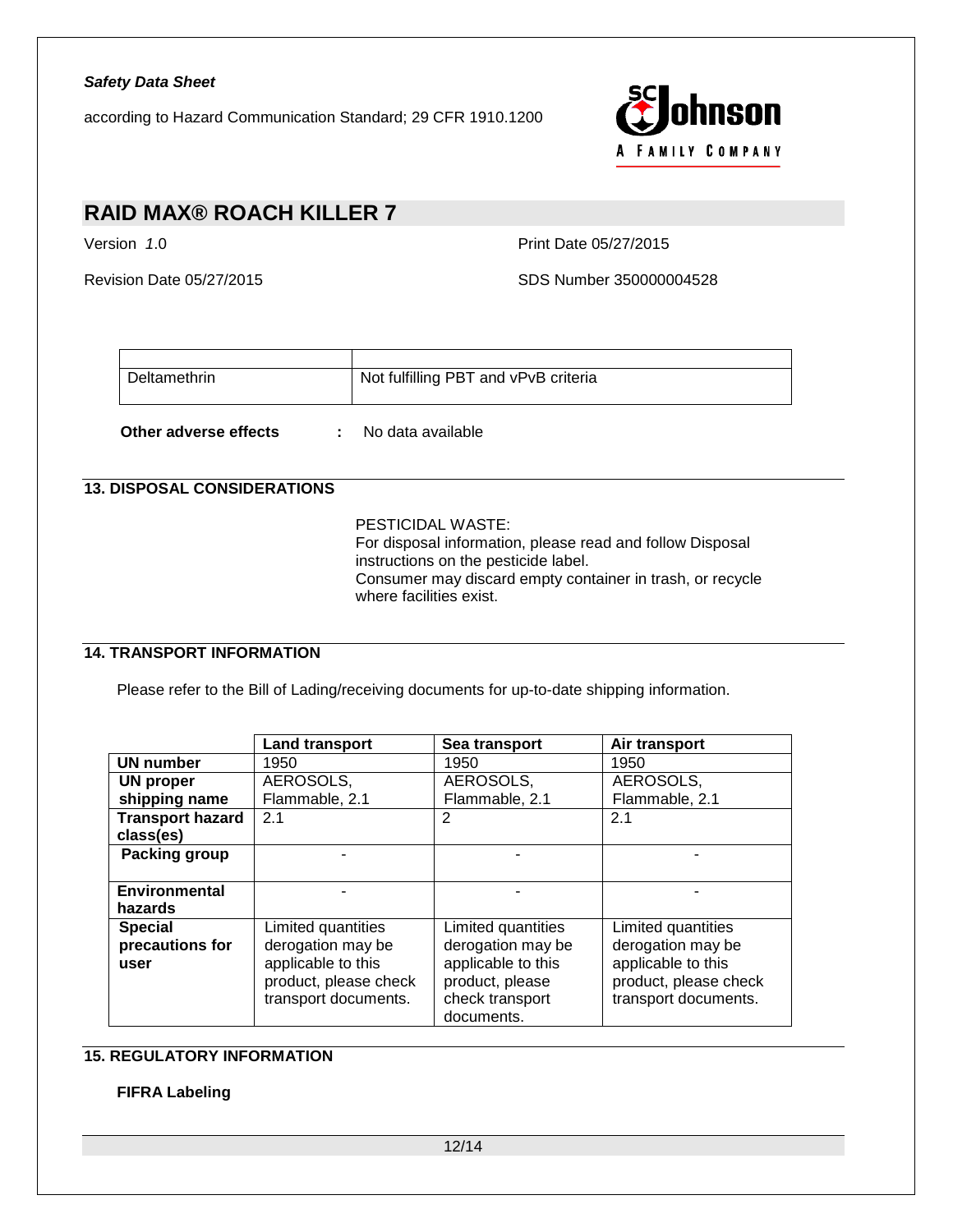according to Hazard Communication Standard; 29 CFR 1910.1200



## **RAID MAX® ROACH KILLER 7** Version *1*.0 Print Date 05/27/2015 Revision Date 05/27/2015 SDS Number 350000004528 This chemical is a pesticide product registered by the Environmental Protection Agency and is subject to certain labeling requirements under federal pesticide law. These requirements differ from the classification criteria and hazard information required for safety data sheets, and for workplace labels of non-pesticide chemicals. Following is the hazard information as required on the pesticide label: CAUTION: Causes moderate eye irritation. Note to Physician: Contains petroleum distillate - vomiting may cause aspiration pneumonia. Flammable. Contents under pressure. Keep away from heat, sparks, open flame or pilot lights. Exposure to temperatures above 130° F may cause bursting. **Notification status** : All ingredients of this product are listed or are excluded from listing on the U.S. Toxic Substances Control Act (TSCA) Chemical Substance Inventory. **California Prop. 65** : This product is not subject to the reporting requirements under California's Proposition 65.

#### **Registration # / Agency** 4822-518/US/EPA

## **16. OTHER INFORMATION**

| <b>HMIS Ratings</b> |                   |
|---------------------|-------------------|
| Health              |                   |
| <b>Flammability</b> | 4                 |
| <b>Reactivity</b>   | $\mathbf{\Omega}$ |